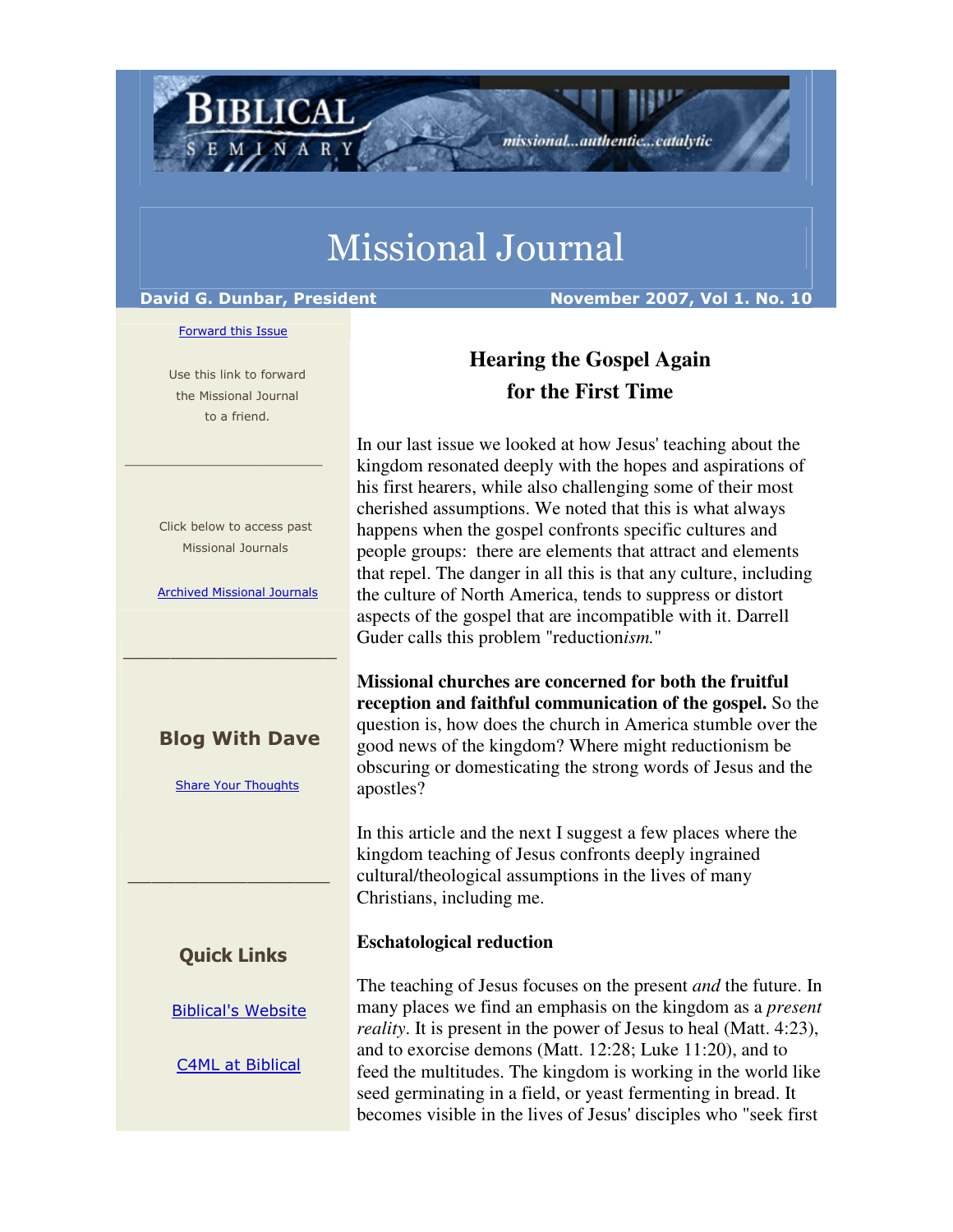If you are interested in supporting our vision for seminary education click below

Institutional Advancement

 $\frac{1}{2}$  ,  $\frac{1}{2}$  ,  $\frac{1}{2}$  ,  $\frac{1}{2}$  ,  $\frac{1}{2}$  ,  $\frac{1}{2}$  ,  $\frac{1}{2}$  ,  $\frac{1}{2}$  ,  $\frac{1}{2}$  ,  $\frac{1}{2}$  ,  $\frac{1}{2}$  ,  $\frac{1}{2}$  ,  $\frac{1}{2}$  ,  $\frac{1}{2}$  ,  $\frac{1}{2}$  ,  $\frac{1}{2}$  ,  $\frac{1}{2}$  ,  $\frac{1}{2}$  ,  $\frac{1$ 

copyright © 2007 David G. Dunbar

his kingdom and his righteousness" (Matt. 6:33) and who endure persecution even as they pray for their persecutors (Matt. 5:11, 44).

On the other hand, the fullness of the kingdom *awaits the end of the age*. Only then will the wicked and the righteous be separated finally and forever (Matt.13:40-43). This is the renewal of all things (Matt. 19:28), when the King gathers with his disciples for the banquet of eternal celebration (Luke 14:15).

**What is important for the missional church is balancing these two aspects--present and future.** Reductionism occurs when we play one off against the other. If the church focuses too much on the present reality of the kingdom, it runs the risk of slipping into mere religious humanitarianism. This was modeled for us in the last century by Protestant liberalism. This type of reductionism entices us to lose sight of the kingdom as a supernatural reality that remains ever dependant upon the initiating and sustaining grace of God.

But there is also the risk that we will focus too much on the future aspects of the kingdom. This also was modeled in the twentieth century as many streams of fundamentalism reacted to liberalism by cultural withdrawal. Perhaps the most extreme cases were found in churches immersed in Dispensational theology. The older expressions of this theology believed the kingdom was specifically Jewish in its focus and had been "postponed" until the completion of "the times of the Gentiles." Such theology easily leads to a posture of separation and isolation from the surrounding culture- seeking God's kingdom and righteousness (Matt. 6:33) is generally understood as a privatized "getting right with God"- -what Dallas Willard aptly calls "the gospel of sinmanagement."

In contrast, **a balanced eschatology** is holistic. It understands salvation as a reality that is "already-but-not-yet." It touches all of life--private and public; individual and corporate; local, national, and international. Jesus taught us to pray "your kingdom come, your will be done on earth as it is in heaven." The second clause explains the first: the kingdom comes as God's will is done on earth.

Therefore, missional churches don't just ask, "How can we preach to more people?" or, "How can we grow larger congregations?" They ask, "What would our community (or nation, or world) look like if God's will were done on earth